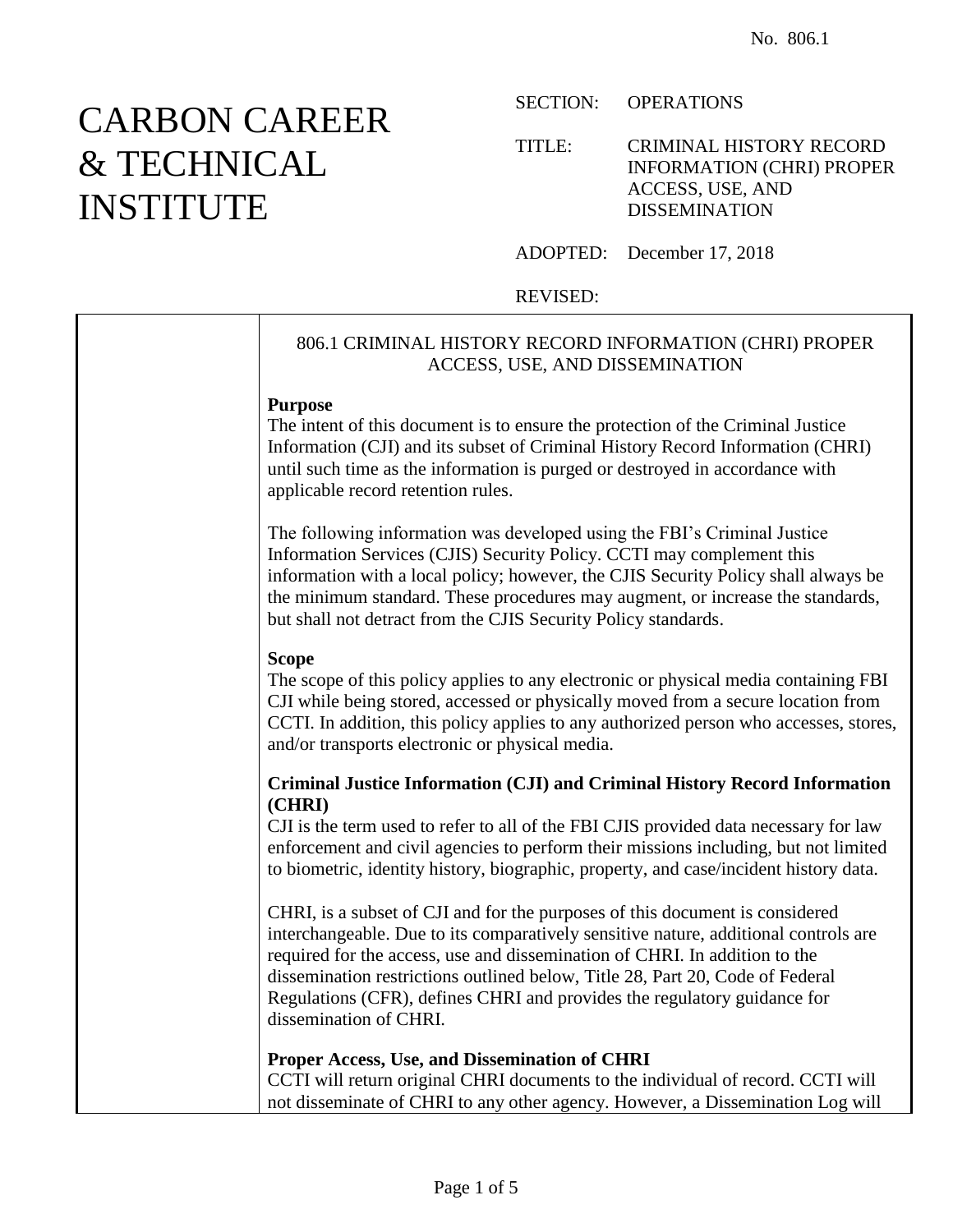#### 806.1 CRIMINAL HISTORY RECORD INFORMATION (CHRI) PROPER ACCESS, USE AND DISSEMINATION - Pg. 2

| be completed for all requests other than originals being returned to employees.                                                                                                                                                                                                                                                                                                                                                                                                                                                                                                                                                                                                                                                                                                                                                                                                                                                                                                                                                                                                                       |
|-------------------------------------------------------------------------------------------------------------------------------------------------------------------------------------------------------------------------------------------------------------------------------------------------------------------------------------------------------------------------------------------------------------------------------------------------------------------------------------------------------------------------------------------------------------------------------------------------------------------------------------------------------------------------------------------------------------------------------------------------------------------------------------------------------------------------------------------------------------------------------------------------------------------------------------------------------------------------------------------------------------------------------------------------------------------------------------------------------|
| <b>Personnel Security Screening</b><br>Access to CJI and/or CHRI is restricted to authorized personnel. Authorized<br>personnel is defined as an individual, or group of individuals, who have been<br>appropriately vetted and have been granted access to CJI data. Agencies located<br>within states having passed legislation authorizing or requiring civil fingerprint-<br>based background checks for personnel with access to CHRI for the purposes of<br>licensing or employment shall submit fingerprint-based record check within 30 days<br>of employment or assignment on all personnel with who have direct access to CJI,<br>those who have direct responsibility to configure and maintain computer systems<br>and networks with direct access to CJI, and any persons with access to physically<br>secure locations or controlled areas containing CJI. Agencies located within states<br>without this authorization or requirement are exempted from the fingerprint-based<br>background check requirement until such time as appropriate legislation has been<br>written into law. |
| <b>Security Awareness Training</b><br>Basic security awareness training shall be required within six months of initial<br>assignment, and biennially thereafter, for all personnel who have access to CJI.<br>Proof of training shall be kept on record.                                                                                                                                                                                                                                                                                                                                                                                                                                                                                                                                                                                                                                                                                                                                                                                                                                              |
| <b>Physical Security</b><br>A physically secure location is a facility or an area, a room, or a group of rooms<br>within a facility with both the physical and personnel security controls sufficient to<br>protect the FBI CJI and associated information systems. The perimeter of the<br>physically secure location shall be prominently posted and separated from non-<br>secure locations by physical controls.                                                                                                                                                                                                                                                                                                                                                                                                                                                                                                                                                                                                                                                                                  |
| Only authorized personnel will have access to physically secure non-public<br>locations. CCTI will maintain and keep current a list of authorized personnel. All<br>physical access points into the agency's secure areas will be authorized before<br>granting access. The agency will implement access controls and monitoring of<br>physically secure areas for protecting all transmission and display mediums of CJI.<br>Authorized personnel will take necessary steps to prevent and protect the agency<br>from physical, logical and electronic breaches.                                                                                                                                                                                                                                                                                                                                                                                                                                                                                                                                     |
| <b>Media Protection</b><br>Controls shall be in place to protect electronic and physical media containing CJI<br>while at rest, stored, or actively being accessed. "Electronic media" includes<br>memory devices in laptops and computers (hard drives) and any removable,<br>transportable digital memory media, such as magnetic tape or disk, backup medium,<br>optical disk, flash drives, external hard drives, or digital memory card. "Physical<br>media" includes printed documents and imagery that contain CJI.                                                                                                                                                                                                                                                                                                                                                                                                                                                                                                                                                                            |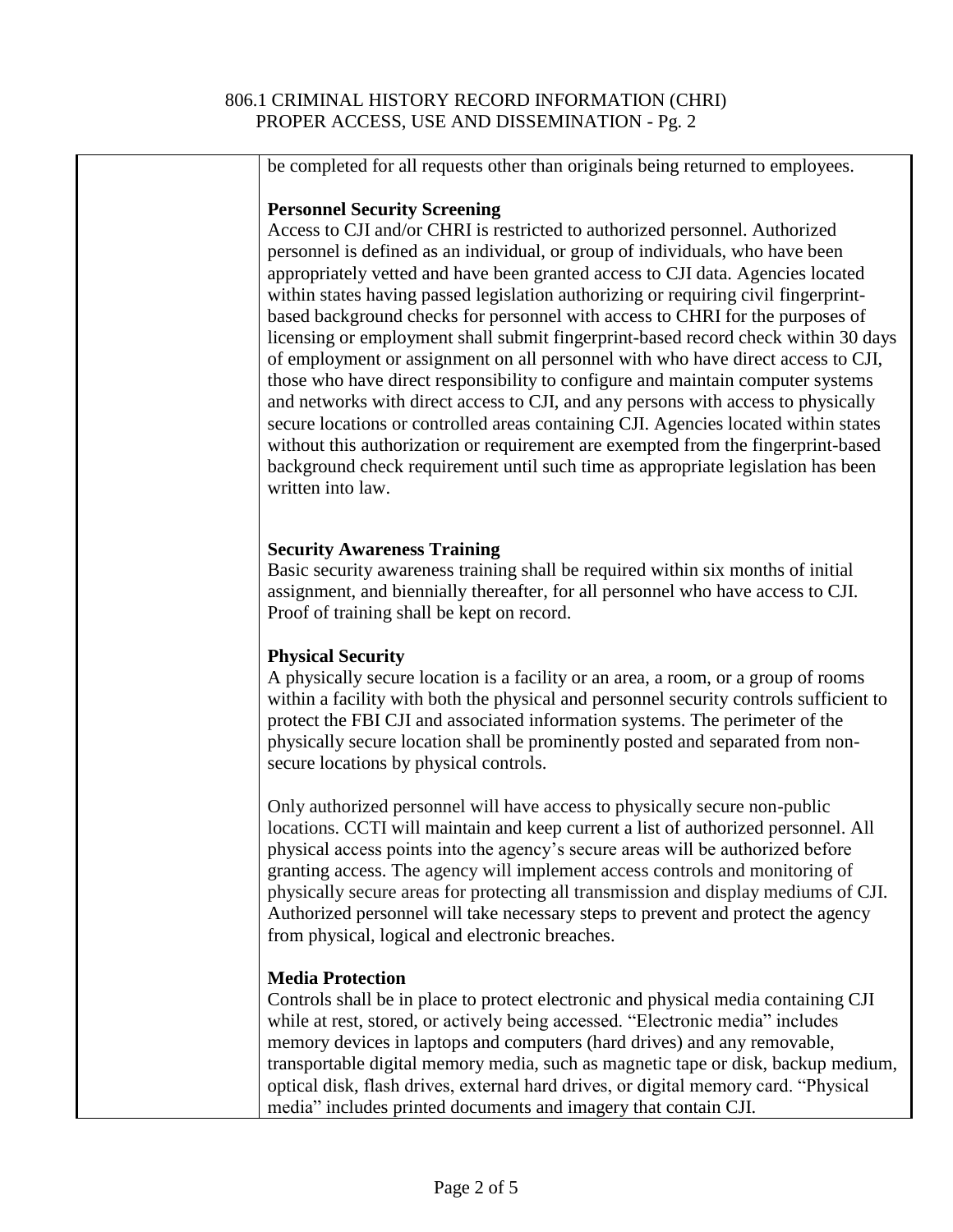| The agency shall securely store electronic and physical media within physically<br>secure locations or controlled areas. The agency shall restrict access to electronic<br>and physical media to authorized individuals. If physical and personnel restrictions<br>are not feasible then the data shall be encrypted.                                                                                                                                                                                                                                                                                                                                                                                                                                                                                                                                                          |
|--------------------------------------------------------------------------------------------------------------------------------------------------------------------------------------------------------------------------------------------------------------------------------------------------------------------------------------------------------------------------------------------------------------------------------------------------------------------------------------------------------------------------------------------------------------------------------------------------------------------------------------------------------------------------------------------------------------------------------------------------------------------------------------------------------------------------------------------------------------------------------|
| <b>Media Transport</b><br>Controls shall be in place to protect electronic and physical media containing CJI<br>while in transport (physically moved from one location to another) to prevent<br>inadvertent or inappropriate disclosure and use. The agency shall protect and control<br>electronic and physical media during transport outside of controlled areas and<br>restrict the activities associated with transport of such media to authorized personnel.                                                                                                                                                                                                                                                                                                                                                                                                           |
| <b>Media Sanitization and Disposal</b><br>When no longer usable, hard drives, diskettes, tape cartridges, CDs, ribbons, hard<br>copies, print-outs, and other similar items used to process, store and/or transmit FBI<br>CJI shall be properly disposed of in accordance with measures established by CJIS.<br>Physical media (print-outs and other physical media) shall be disposed of by one of<br>the following methods:                                                                                                                                                                                                                                                                                                                                                                                                                                                  |
| 1) shredding using CCTI issued shredders. Shredding must be completed by<br>authorized personnel.<br>2) placed in locked shredding bins for a private contractor to come on-site and<br>shred, witnessed by authorized personnel throughout the entire process.                                                                                                                                                                                                                                                                                                                                                                                                                                                                                                                                                                                                                |
| Electronic media (hard-drives, tape cartridge, CDs, printer ribbons, flash drives,<br>printer and copier Hard-drives, etc.) shall be disposed of by one of the following<br>methods:                                                                                                                                                                                                                                                                                                                                                                                                                                                                                                                                                                                                                                                                                           |
| 1) Overwriting (at least 3 times) -an effective method of clearing data from<br>magnetic<br>media. As the name implies, overwriting uses a program to write (1s, 0s, or a<br>combination of both) onto the location of the media where the file to be<br>sanitized is located.<br>2) Degaussing -a method to magnetically erase data from magnetic media. Two<br>types of degaussing exist: strong magnets and electric degausses. Note that<br>common magnets (e.g., those used to hang a picture on a wall) are fairly<br>weak and cannot effectively degauss magnetic media.<br>3) <b>Destruction</b> – a method of destroying magnetic media. As the name implies,<br>destruction of magnetic media is to physically dismantle by methods of<br>crushing, disassembling, etc., ensuring that the platters have been physically<br>destroyed so that no data can be pulled. |
| IT systems that have been used to process, store, or transmit FBI CJI and/or<br>sensitive and classified information shall not be released from CCTI's control until                                                                                                                                                                                                                                                                                                                                                                                                                                                                                                                                                                                                                                                                                                           |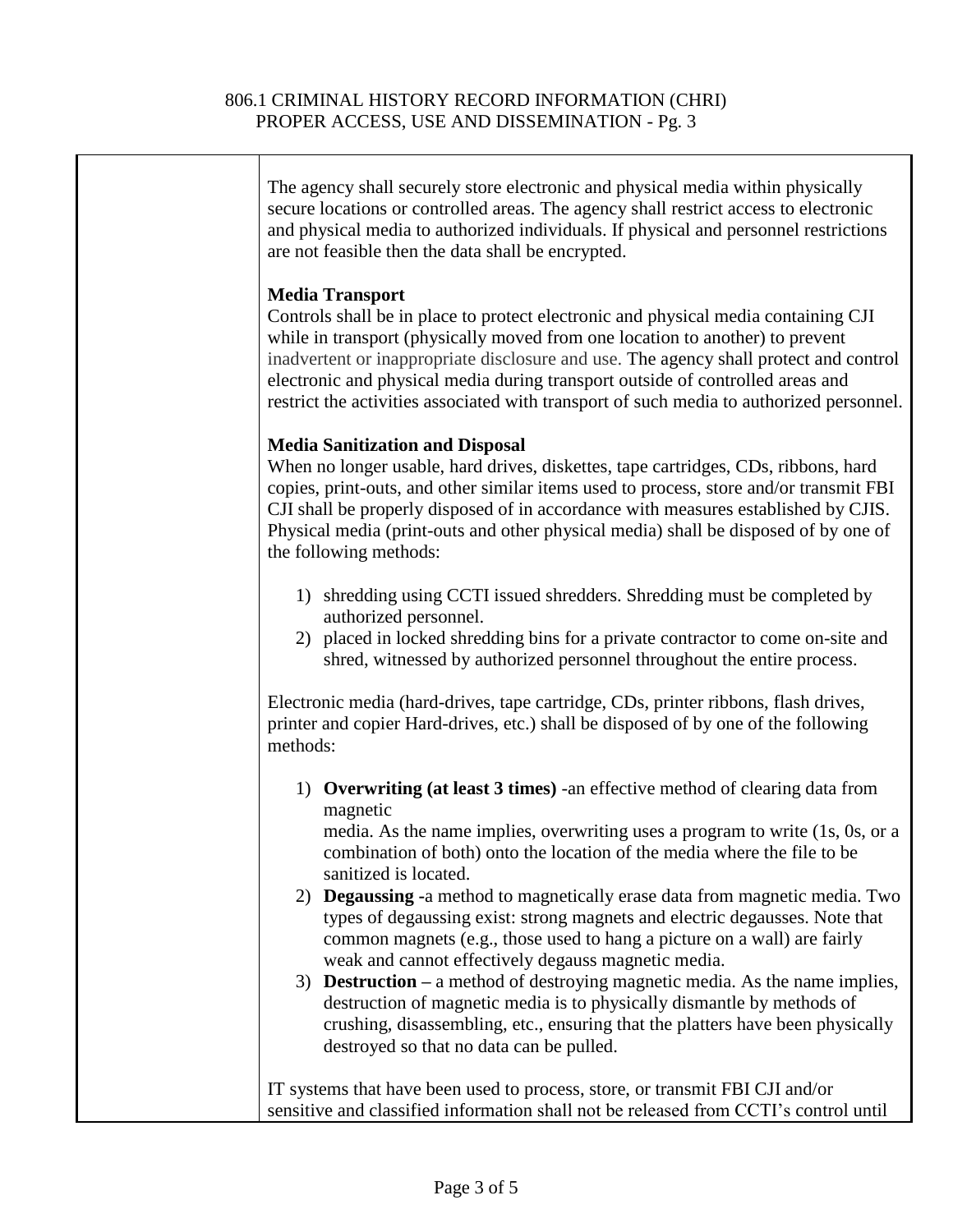## 806.1 CRIMINAL HISTORY RECORD INFORMATION (CHRI) PROPER ACCESS, USE AND DISSEMINATION - Pg. 4

| the equipment has been sanitized and all stored information has been cleared using<br>one of the above methods.                                                                                                                                                                                                                                                                                                                                                                                                                                                                                                                                                                                                                               |
|-----------------------------------------------------------------------------------------------------------------------------------------------------------------------------------------------------------------------------------------------------------------------------------------------------------------------------------------------------------------------------------------------------------------------------------------------------------------------------------------------------------------------------------------------------------------------------------------------------------------------------------------------------------------------------------------------------------------------------------------------|
|                                                                                                                                                                                                                                                                                                                                                                                                                                                                                                                                                                                                                                                                                                                                               |
| <b>Account Management</b><br>The agency shall manage information system accounts, including establishing,<br>activating, modifying, reviewing, disabling, and removing accounts. The agency<br>shall validate information system accounts at least annually and shall document the<br>validation process.                                                                                                                                                                                                                                                                                                                                                                                                                                     |
| All accounts shall be reviewed at least annually by the designated CJIS point of<br>contact (POC) or his/her designee to ensure that access and account privileges<br>commensurate with job functions, need-to-know, and employment status on systems<br>that contain Criminal Justice Information. The POC may also conduct periodic<br>reviews.                                                                                                                                                                                                                                                                                                                                                                                             |
| <b>Remote Access</b><br>CCTI shall authorize, monitor, and control all methods of remote access to the<br>information systems that can access, process, transmit, and/or store FBI CJI. Remote<br>access is any temporary access to an agency's information system by a user (or an<br>information system) communicating temporarily through an external, non-agency<br>controlled network (e.g., the Internet).                                                                                                                                                                                                                                                                                                                              |
| CCTI may permit remote access for privileged functions only for compelling<br>operational needs but shall document the rationale for such access in the security<br>plan for the information system.                                                                                                                                                                                                                                                                                                                                                                                                                                                                                                                                          |
| Utilizing publicly accessible computers to access, process, store or transmit CJI is<br>prohibited. Publicly accessible computers include but are not limited to: hotel<br>business center computers, convention center computers, public library computers,<br>public kiosk computers, etc.                                                                                                                                                                                                                                                                                                                                                                                                                                                  |
| <b>Personally Owned Information Systems</b><br>A personally owned information system shall not be authorized to access, process,<br>store or transmit CJI unless the agency has established and documented the specific<br>terms and conditions for personally owned information system usage. A personal<br>device includes any portable technology like camera, USB flash drives, USB thumb<br>drives, DVDs, CDs, air cards and mobile wireless devices such as Androids,<br>Blackberry OS, Apple iOS, Windows Mobile, Symbian, tablets, laptops or any<br>personal desktop computer. When bring your own devices (BYOD) are authorized,<br>they shall be controlled using the requirements in Section 5.13 of the CJIS Security<br>Policy. |